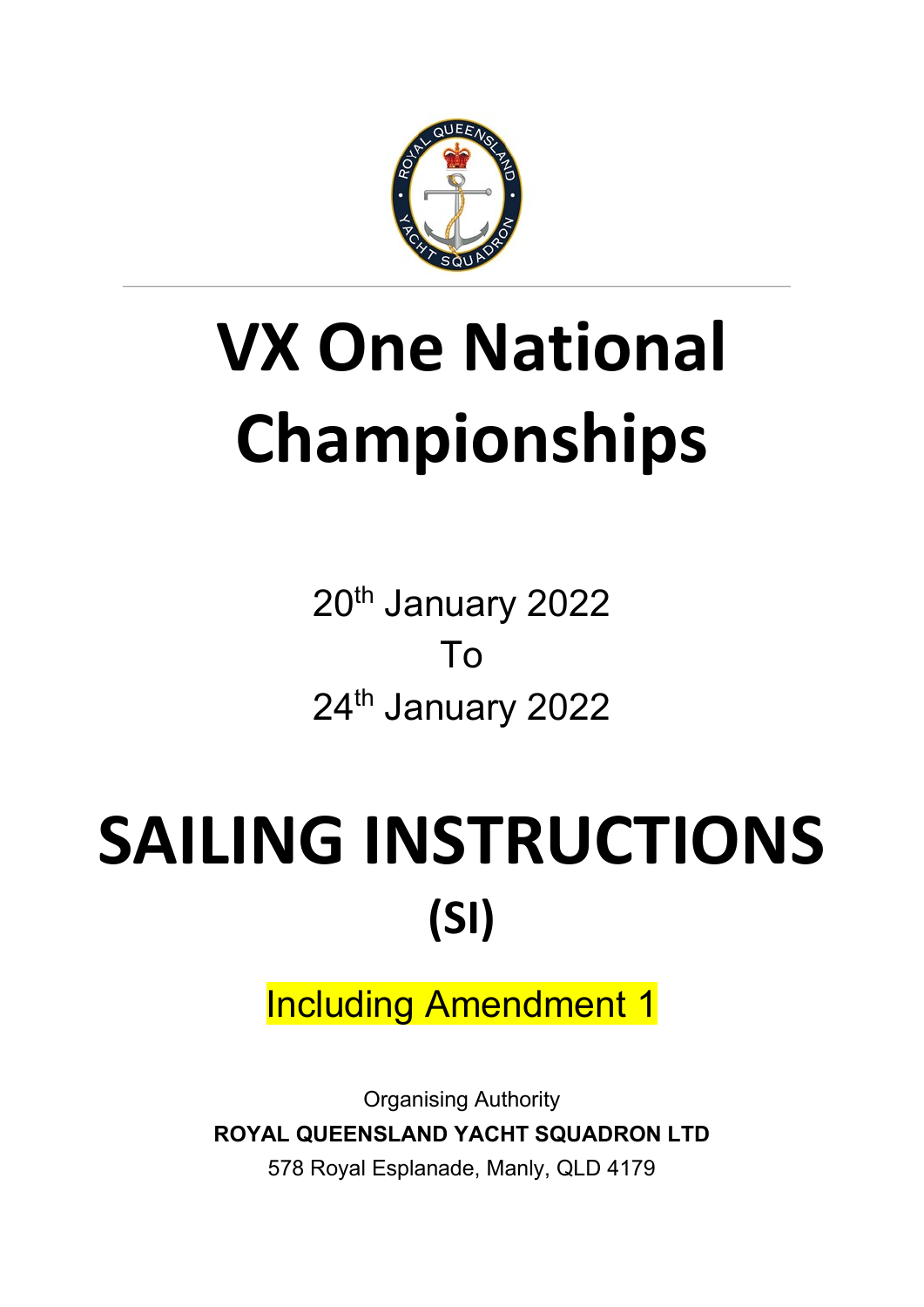*The notation '[NP]' in a rule of the sailing instructions (SIs) means that a boat may not protest another boat for breaking that rule. This changes RRS 60.1(a).* 

#### **1. RULES**

- 1.1. The event is governed by the rules as defined in The Racing Rules of Sailing.
- 1.2. The Australian Sailing prescriptions and special regulations Category 7 will apply.
- 1.3. The VX One Australia 2021 (revised by the TMH) class rules will apply.
- 1.4. Appendix T shall apply
- 1.5. Competitors must comply with Qld Government COVID-19 contact tracing via the electronic app "Check in Qld".
- 1.6. Competitors must follow all Club COVID-19 Policies [\(https://www.rqys.com.au/policiesanddocuments/](https://www.rqys.com.au/policiesanddocuments/) )

#### **2. CHANGES TO SAILING INSTRUCTIONS**

2.1. Any change to the sailing instructions will be posted before 0900 on the day it will take effect, except that any change to the schedule of races will be posted by 2000 on the day before it will take effect.

#### **3. COMMUNICATIONS WITH COMPETITORS**

- 3.1. Notices to competitors will be posted on the official notice board located at <https://www.rqys.com.au/sailingnoticeboard/> .
- 3.2. The race office is located at The RQYS Sailing Office located adjacent to Rigging Lawn 2, telephone 3396 8666, email sailing@rgys.com.au.
- 3.3. On the water, the race committee intends to monitor and communicate with competitors on VHF radio channel 72.
- 3.4. [DP] [NP] While racing, except in an emergency, a boat shall not make voice or data transmissions and shall not receive voice or data communication that is not available to all boats.

#### **4. CODE OF CONDUCT**

- 4.1 [DP] [NP] Competitors and support persons shall comply with reasonable requests from race officials.
- 4.2 [DP] [NP] Competitors and support persons shall handle any equipment or place advertising provided by the organizing authority with care, seamanship, in accordance with any instructions for its use and without interfering with its functionality.

#### **5. SIGNALS MADE ASHORE**

- 5.1. Signals made ashore will be displayed at the official flag pole located at the top of the Eastern Gangway of the Bill Kirby Docks.
- 5.2. When flag AP is displayed ashore, '1 minute' is replaced with 'not less than 45 minutes' in Race Signals AP.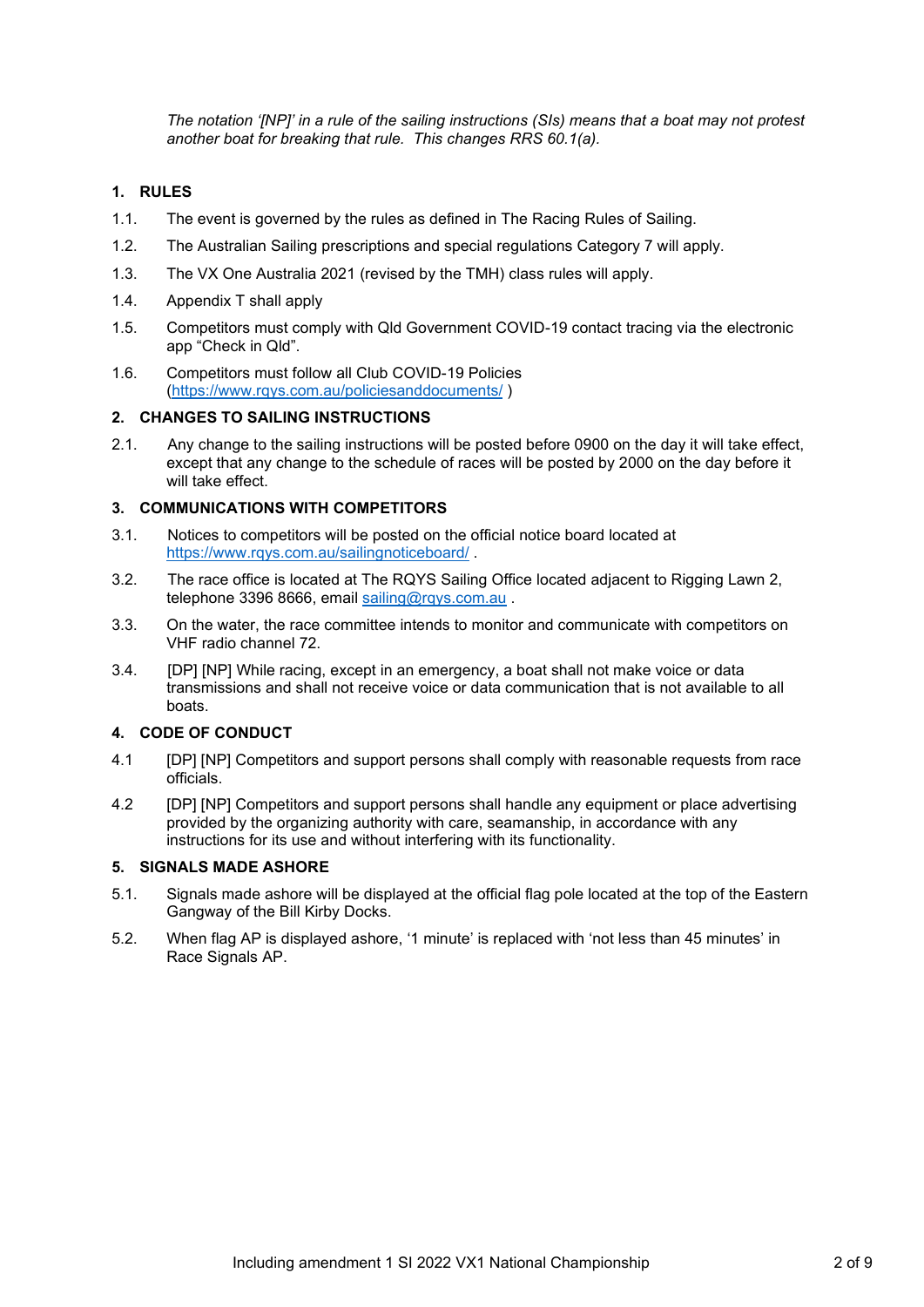#### **6. SCHEDULE OF RACES**

| <b>Date</b>               | <b>Event</b>                          | <b>Time</b>         |
|---------------------------|---------------------------------------|---------------------|
| Thursday, 20 January 2022 | <b>Registration &amp; Measurement</b> | $0800 - 1700$ hrs   |
| Friday, 21 January 2022   | <b>Competitor Briefing</b>            | 1200 hrs            |
|                           | <b>First Warning Signal</b>           | 1400 hrs            |
| Saturday, 22 January 2022 | <b>First Warning Signal</b>           | 1200 hrs            |
| Sunday, 23 January 2022   | <b>First Warning Signal</b>           | 1200 hrs            |
| Monday 24 January 2022    | <b>First Warning Signal</b>           | 1200 hrs            |
|                           | Presentation                          | <b>After Racing</b> |

- 6.1. On the last scheduled day of racing no warning signal will be made after 1630hrs.
- 6.2. A maximum of eleven (11) race are scheduled.
- 6.3. No more than three (3) races shall be sailed on any One (1) day.
- 6.4. To alert boats that a race will begin soon, the orange starting line flag will be displayed with one sound at least five minutes before a warning signal is made.

#### **7. CLASS FLAGS**

7.1. The Class flag is VX One Insignia / white background.

#### **8. RACING AREA**

8.1 SI Attachment A shows the location of the racing area.

#### **9. COURSES**

- 9.1. The diagram in SI Attachment B shows the course, including the approximate angles between legs, the order in which marks are to be passed, and the side on which each mark is to be left.
- 9.2. No later than the warning signal, the race committee signal vessel will display approximate compass bearing of the first leg.

#### **10. MARKS**

10.1. Marks are as described in SI Attachment B.

#### **11. THE START**

- 11.1. The starting line is between a staff displaying an orange flag on the signal vessel at the starboard end and the course side of the port-end starting mark.
- 11.2. A boat that does not start within 4 minutes after her starting signal will be scored Did Not Start without a hearing. This changes RRS A5.1 and A5.2.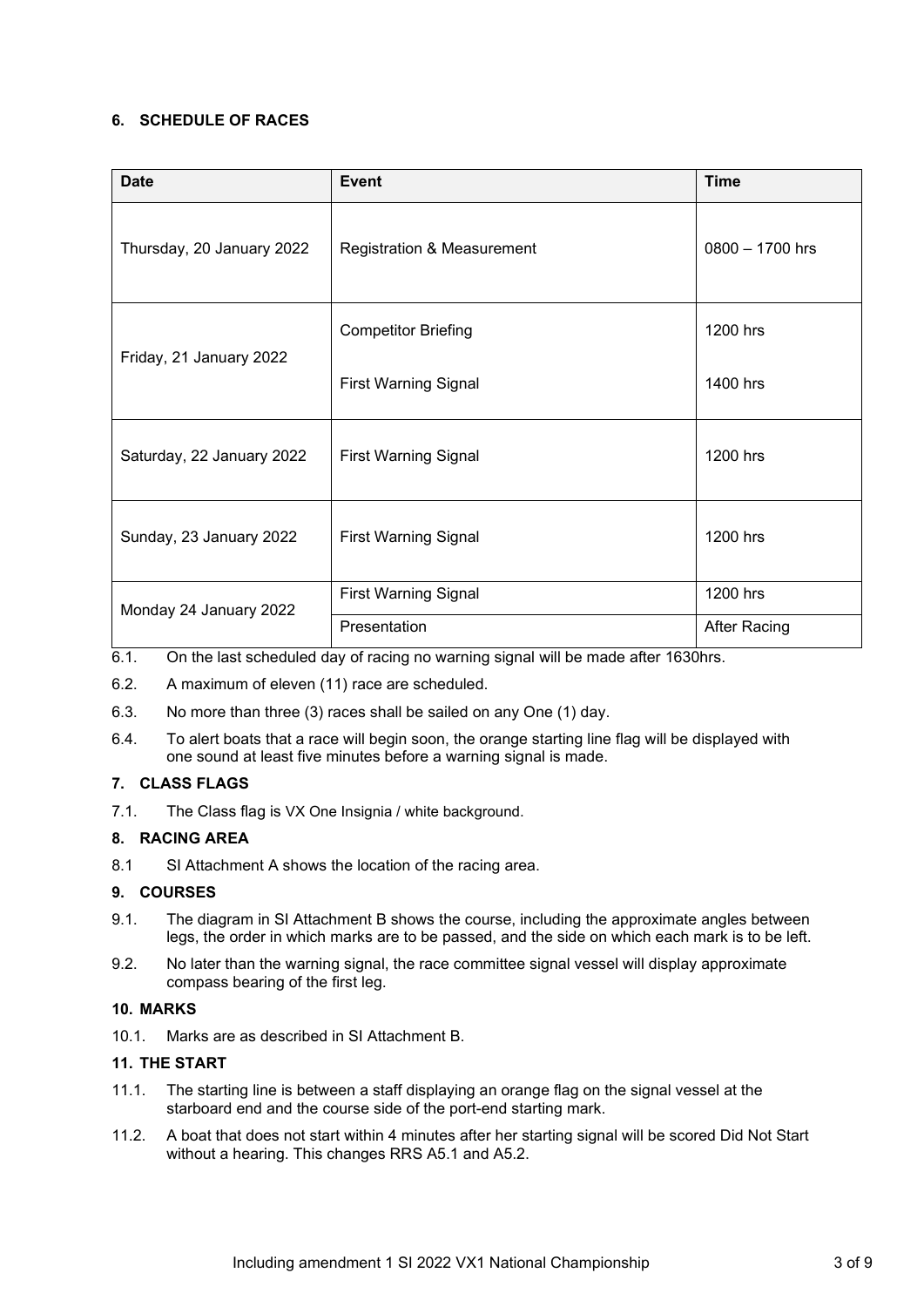#### **12. CHANGE OF THE NEXT LEG OF THE COURSE**

12.1. To change the next leg of the course, the race committee will lay a new mark (or move the finishing line) and remove the original mark as soon as practicable. When in a subsequent change a new mark is replaced, it will be replaced by an original mark.

#### **13. THE FINISH**

13.1. The finishing line will be between a staff displaying a blue flag on the finishing boat at the starboard end and the course side of the port-end finishing mark.

#### **14. PENALTY SYSTEM**

- 14.1. RRS44.1 is amended in that the penalty for breaking a rule of RRS Part 2 shall be a One-Turn Penalty, except the penalty for breaking a rule of RRS Part 2 occurring within the zone as defined in RRS shall be a Two-Turn Penalty.
- 14.2. The penalty, if any, for any infringement of the rules other than RRS Part 2 is at the sole discretion of the protest committee and may be other than disqualification. This changes RRS64.1.

#### **15. TIME LIMITS [AND TARGET TIMES]**

15.1. The Race Time Limit (see RRS 35), and the Finishing Window are shown in the table below.

| Target Time | Race Time Limit | <b>Finishing Window</b> |
|-------------|-----------------|-------------------------|
| 40 Minutes  | 60 Minutes      | 15 Minutes              |

- 15.2. The Finishing Window is the time for boats to finish after the first boat sails the course and finishes. Boats failing to finish within the Finishing Window, and not subsequently retiring, penalized or given redress, will be scored Time Limit Expired (TLE) without a hearing. A boat scored TLE shall be scored points for the finishing place one more than the points scored by the last boat that finished within the Finishing Window. This changes RRS 35, A5.1, A5.2 and A10.
- 15.3. Failure to meet the Target Time will not be grounds for redress. This changes RRS 62.1(a).

#### **16. HEARING REQUESTS**

- 16.1. Australian sailing has appointed a National Jury for this event.
- 16.2. The protest time limit is 60 minutes after the last boat finishes the last race of the day or the race committee signals no more racing today, whichever is later. The time will be posted on the official notice board.
- 16.3. Hearing request forms are available from the race office at the RQYS Sailing Office (upstairs on rigging lawn 2) or<https://www.rqys.com.au/regatta-club-racing-documents-auditors/>
- 16.4. Notices will be posted no later than 30 minutes after the protest time limit to inform competitors of hearings in which they are parties or named as witnesses. Hearings will be held at a time and place advised on the hearing notice.
- 16.5. The right of appeal from a protest committee decision is denied as provided in rule 70.5 (b).

#### **17. SCORING**

- 17.1. Four (4) races are required to be completed to constitute a series.
- 17.2. When from four (4) to seven (7) races have been completed, a boat's series score shall be the total of her race scores, excluding her worst score.
- 17.3. When eight (8) or more races have been completed, a boat's series score shall be the total of her race scores, excluding her worst two (2) scores.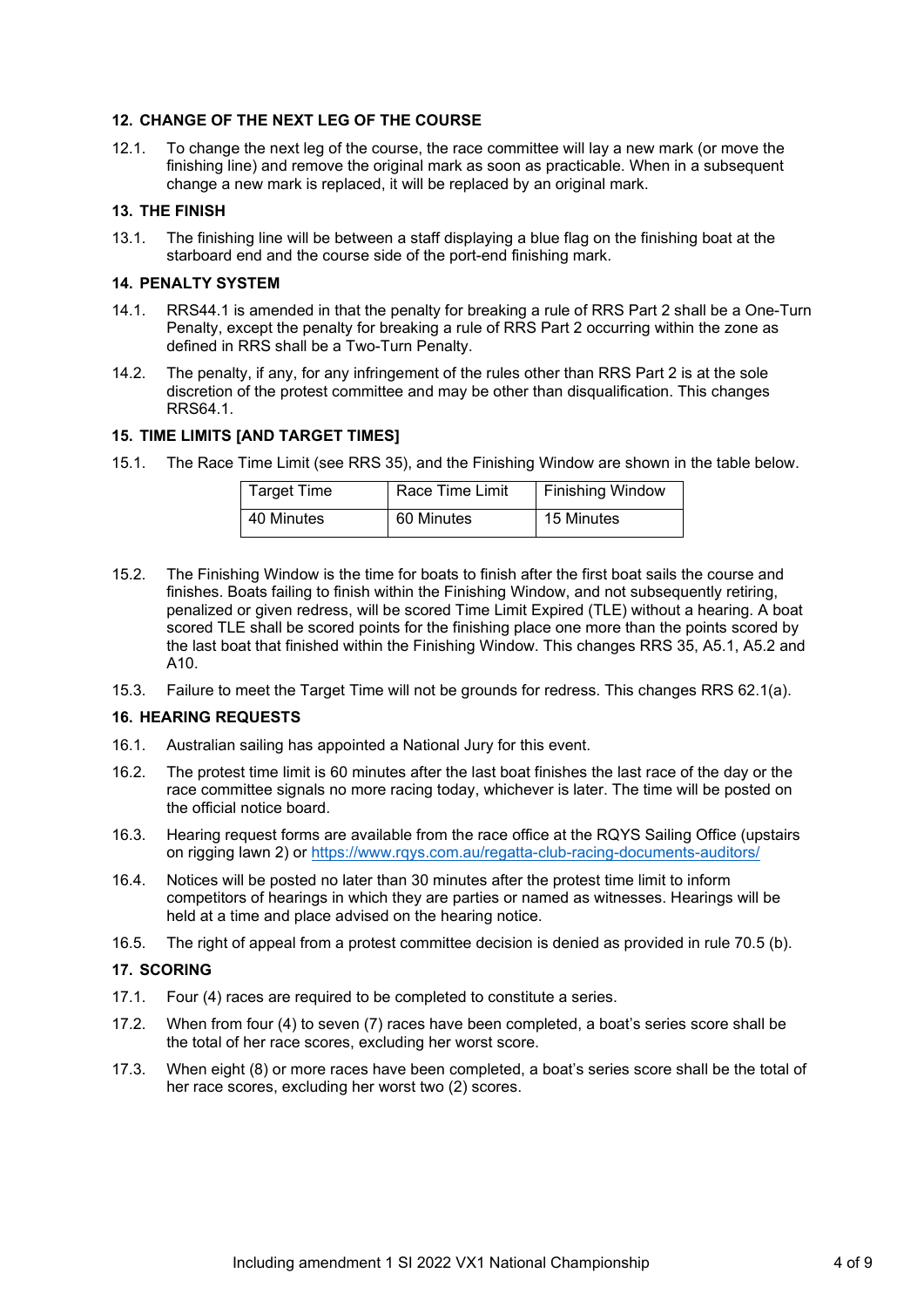#### **18. [DP] [NP] SAFETY REGULATIONS**

- 18.1. Each boat will be carrying GPS trackers (TACKTRACKER) the sign on/sign off will be collecting the trackers and returning them each day
- 18.2. All skippers shall SIGN ON before racing each day and SIGN OFF at the earliest possible time after the completion of racing (but not later than the end of protest time). The sign on will be available near the Sailing Office & Rigging Lawn 2.
- 18.3. Sign on shall be available 3 hrs before first warning and close 1 hr before first warning.
- 18.4. The skipper of a boat that retires or does not intend to continue racing is required to SIGN OFF immediately on return to shore.
- 18.5. A boat that retires from a race shall notify the race committee as soon as possible.
- 18.6. Competitors shall comply with the following harbour bylaws:
	- 18.6.1. All sailing vessels shall give way to powered vessels at all times whilst inside the Manly Boat Harbour. Once outside the Manly Boat Harbour, competitors are to as soon as possible stay outside of the main channel, keeping clear of powered vessels.
	- 18.6.2. No Spinnakers are to be flown in the Manly Harbour 6-knot area.

#### **19. [DP] REPLACEMENT OF CREW OR EQUIPMENT**

- 19.1. No crew member shall be substituted during an event unless express written consent is granted by the Jury or Race Committee. If a crew substitution is requested, the total crew weight shall not change by more than 10 kg.
- 19.2. Substitution of damaged or lost equipment is not allowed unless authorized in writing by the Race Committee. Requests for substitution shall be made to the committee at the first reasonable opportunity, which may be after the race.

#### **20. EQUIPMENT AND MEASUREMENT CHECKS**

- 20.1. A boat or equipment may be inspected at any time for compliance with the class rules, notice of race and sailing instructions.
- 20.2. [DP] When instructed by a race official on the water, a boat shall proceed to a designated area for inspection.

#### **21. OFFICIAL VESSELS**

21.1. Official vessels will be identified by display of a white flag with black letters 'RC' or 'MEDIA'.

#### **22. [DP][NP] SUPPORT TEAMS**

- 22.1. Team leaders, coaches and other support personnel shall stay a minimum of 100m outside the area where boats are racing from the Warning Signal until the last boat in that race has finished or race committee signals a postponement, general recall or abandonment, without the approval of the Race Committee. Support boats may provide assistance to boats finished racing or retired no closer than 200m below the starting line.
- 22.2. SI 22.1 does not apply to Media Vessels approved by the Race Committee.
- 22.3. The penalty for failing to comply with SI 22.1 above may be the disqualification of all boats associated with the infringing party, parties, boat and or boats.

#### **23. TRASH DISPOSAL**

23.1. Trash may be placed aboard official or support person vessels.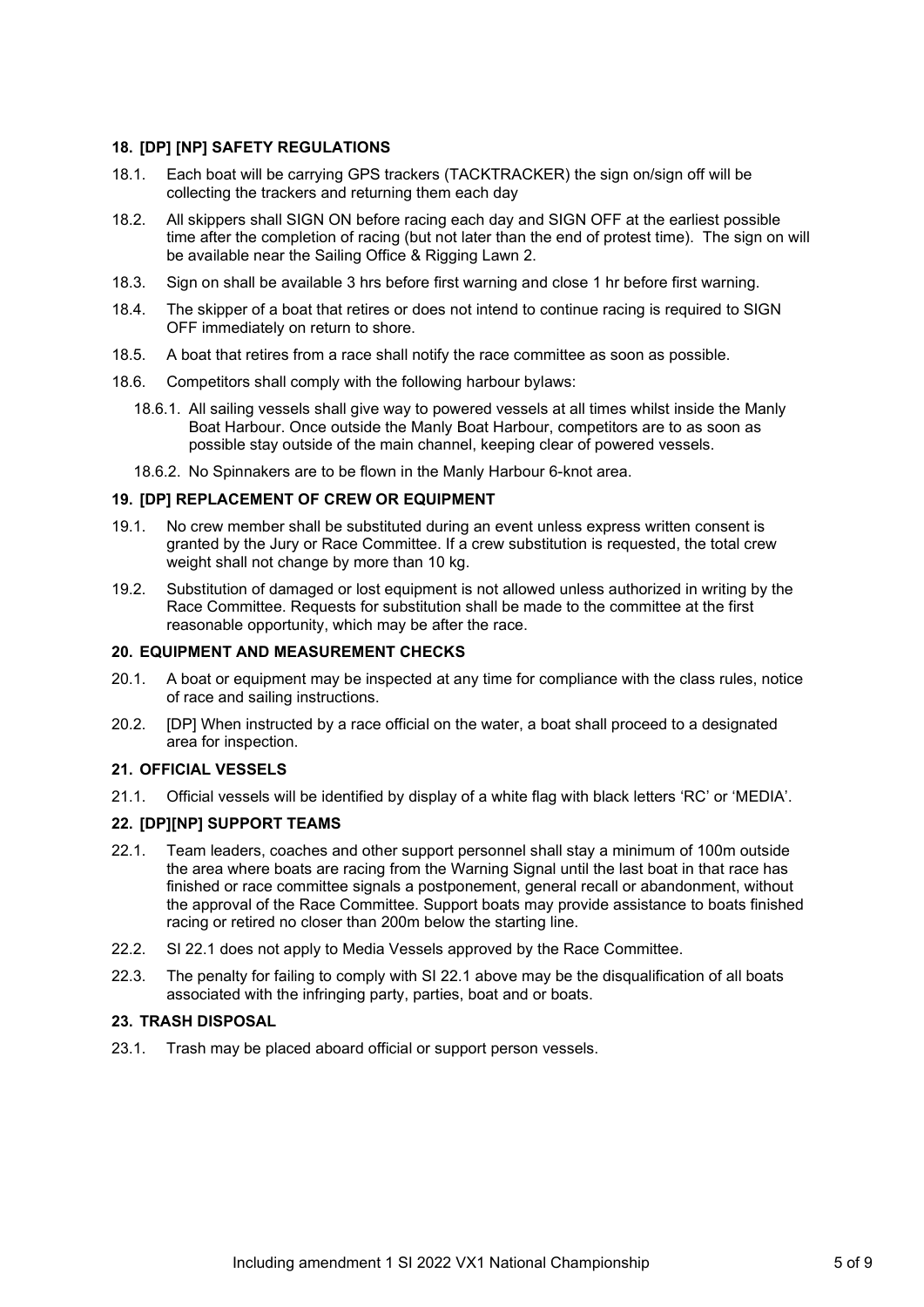#### **24. [DP] [NP] BERTHING**

- 24.1. Boats shall be kept in their assigned places while in the harbour.
- 24.2. Planned Berthing shall be at VIP Docks 1 5 & the Marine Holding Area.

24.2.1. A diagram can be found in SI Attachment C.

24.3. Boats shall follow all berthing directions from the Sailing or Marina Office to the best of their ability.

#### **25. HAUL-OUT RESTRICTIONS**

25.1. [DP] [NP] Boats shall not be hauled out during the event except with and according to the terms of prior written permission of the race committee.

#### **26. PRIZES**

- 26.1. Prizes will be given as follows:
	- 26.1.1. 1st, 2nd and 3rd in Scratch.
	- 26.1.2. 1st Senior Skipper over 60.
	- 26.1.3. 1st Junior U21.
	- 26.1.4. 1st Female.
	- 26.1.5. Additional prizes may be awarded at the discretion of the Organising Authority.

#### **27. RISK STATEMENT**

27.1. RRS 3 states: 'The responsibility for a boat's decision to participate in a race or to continue to race is hers alone.' By participating in this event each competitor agrees and acknowledges that sailing is a potentially dangerous activity with inherent risks. These risks include strong winds and rough seas, sudden changes in weather, failure of equipment, boat handling errors, poor seamanship by other boats, loss of balance on an unstable platform and fatigue resulting in increased risk of injury. **Inherent in the sport of sailing is the risk of permanent, catastrophic injury or death by drowning, trauma, hypothermia or other causes.**

#### **28. INSURANCE**

28.1. Each participating boat shall be insured with valid third-party liability insurance with a minimum cover of \$10,000,000AUD per incident or the equivalent.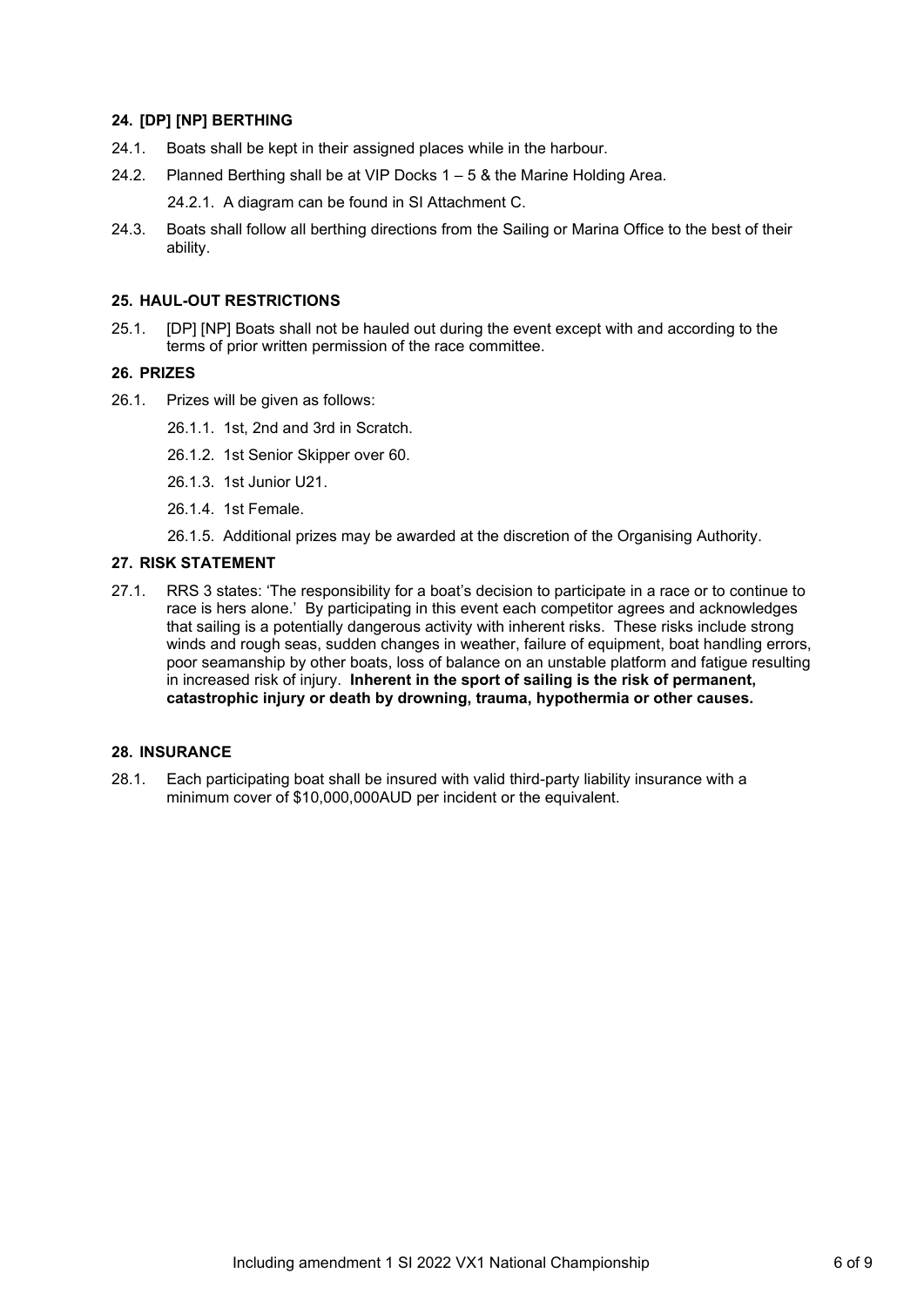### **SI ATTACHMENT A**

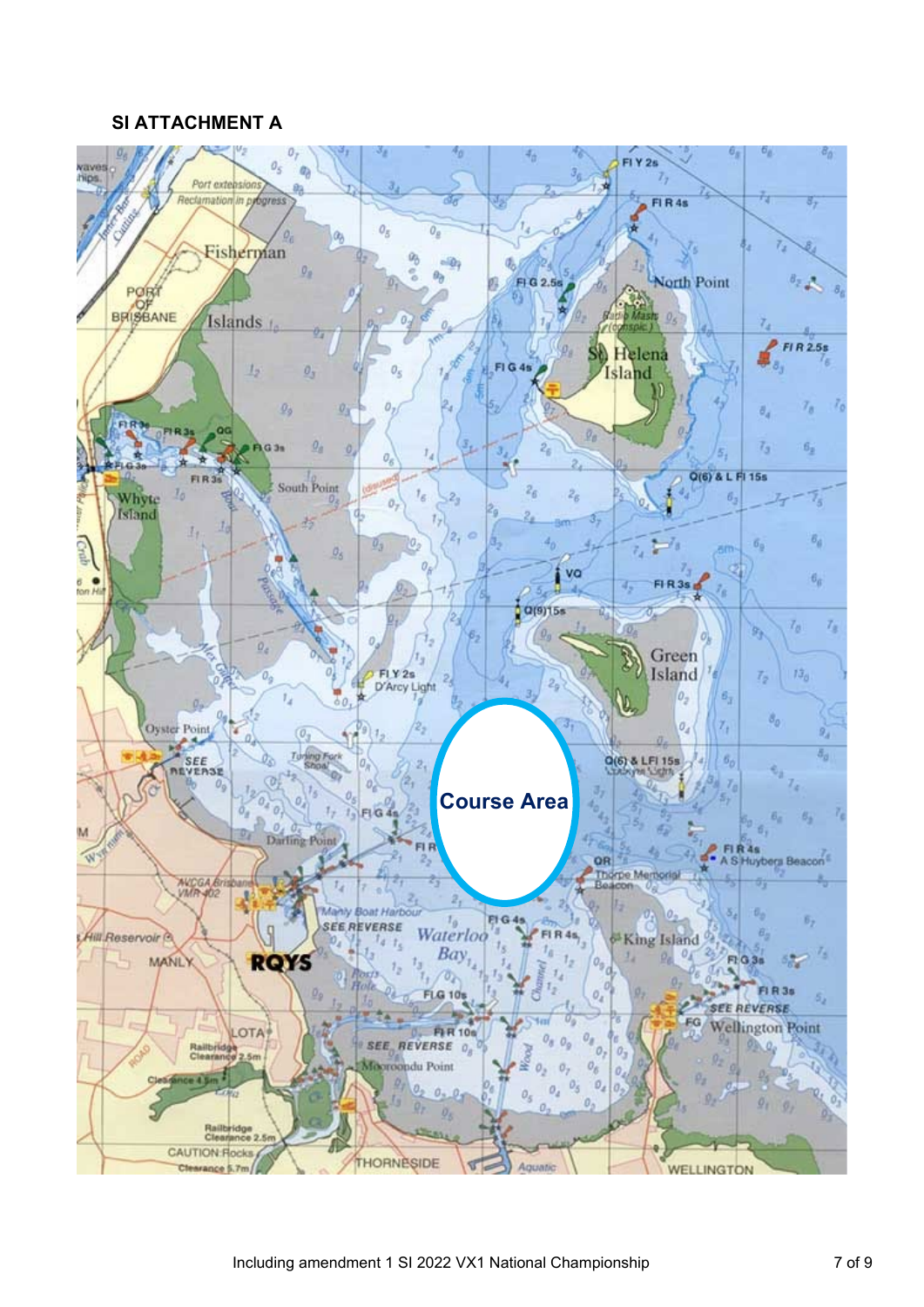# **SI ATTACHMENT B**

| <b>CODE</b>     | <b>COURSE</b>                                                        | <b>MARKS DESCRIPTION</b>                                              |
|-----------------|----------------------------------------------------------------------|-----------------------------------------------------------------------|
| LA <sub>1</sub> | Start $-1 - 1a - 4p$ – Finish                                        | <b>Mark 1: Orange Inflatable</b><br><b>Mark 1a: Orange Teardrop</b>   |
| LA <sub>2</sub> | Start $-1 - 1a - 4s/4p - 1 - 1A - 4p - Finish$                       |                                                                       |
|                 |                                                                      | Marks 4s & 4p: Yellow Inflatable                                      |
| LA3             | Start $-1 - 1A - 4s/4p - 1 - 1A - 4s/4p - 1 -$<br>$1A - 4p - Finish$ | <b>Start Pin: Orange Inflatable</b><br>Finish Pin: Purple Inflatable. |
|                 |                                                                      | <b>Change Mark: Black and White Inflatable</b>                        |